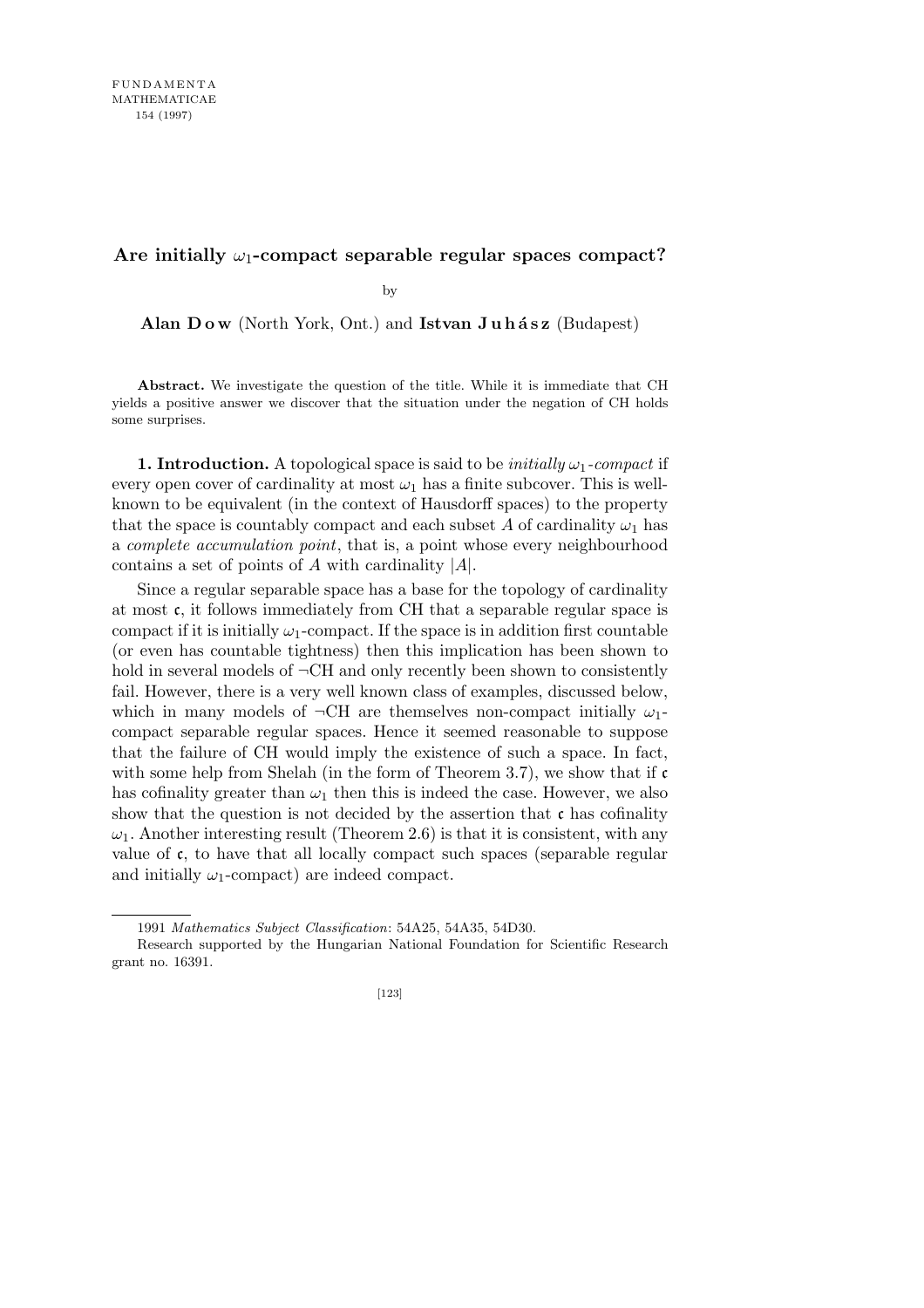For the remainder of the paper we let  $(I)_{\mathcal{C}}$  denote the assertion "every" separable initially  $\omega_1$ -compact regular space in the class  $\mathcal C$  is compact". If we omit the subscript  $\mathcal C$  then we interpret  $\mathcal C$  as the entire class of regular spaces. We will use LC to denote the class of locally compact spaces, SC to denote the class of sequentially compact spaces, and CT will be the class of spaces with countable tightness. A space is *sequentially compact* if every infinite set contains a converging sequence. A space is said to have *countable tightness* if the closure of every set is equal to the union of the closures of its countable subsets.

**2. On**  $(I)_{\mathcal{C}}$  for special  $\mathcal{C}$ **.** As mentioned above the following result is immediate.

PROPOSITION 2.1 (CH). (*I*), *i.e.* every initially  $\omega_1$ -compact separable *regular space is compact.*

Part of the interest in this topic stems from the recent investigations into spaces of countable tightness which we now summarize.

**PROPOSITION** 2.2.  $(I)_{CT}$  *follows from PFA* ([2]) *and also holds in any model obtained by adding Cohen reals to a model of CH* ([4])*. However* ,  $(I)_{CT}$  *can fail* ([10]) *and there can even be a first countable example* ([8]).

A well-known class of spaces are the so-called Franklin–Rajagopalan spaces [11], see also [13, *§*7] or [14, 2.11].

These are constructed as follows.

Example 1. Fix a maximal strictly increasing mod finite well-ordered chain of co-infinite subsets of  $\omega$ , say  $\{a_{\alpha} : \alpha < \kappa\}$ . We assume that  $\kappa$ is a regular cardinal. Let *B* be the Boolean subalgebra of  $\mathcal{P}(\omega)$  which is generated by this chain together with the finite subsets of  $\omega$  and set K to be the Stone space of ultrafilters on *B*. The space *K* can be regarded as  $\omega \cup \{x_\alpha : \alpha \leq \kappa\}$  in which  $\omega$  is dense, open and discrete, while  $\{x_\alpha : \alpha \leq \kappa\}$ is homeomorphic to the ordinal space  $\kappa + 1$ . By the maximality of the chain, it follows that every infinite subset of  $\omega$  has a subsequence converging to some  $x_{\alpha}$  with  $\alpha < \kappa$ . It follows that both  $K$  and  $K \setminus \{x_{\kappa}\}\)$  are sequentially compact.

Proposition 2.3. *If there is a maximal chain mod finite of co-infinite subsets of*  $\omega$  *with cofinality greater than*  $\omega_1$  *then there is a non-compact initially*  $\omega_1$ -compact separable regular space which is also locally compact and sequentially compact, *i.e.*  $(I)_{LC}$  and  $(I)_{SC}$  both fail.

P r o o f. If there is such a chain of length  $\kappa$  such that  $cf(\kappa) > \omega_1$  then let *K* be the space constructed in Example 1 and let  $x<sub>\kappa</sub>$  denote the same point as above. Simply set *X* equal to the space *K* with the point  $x_k$  removed.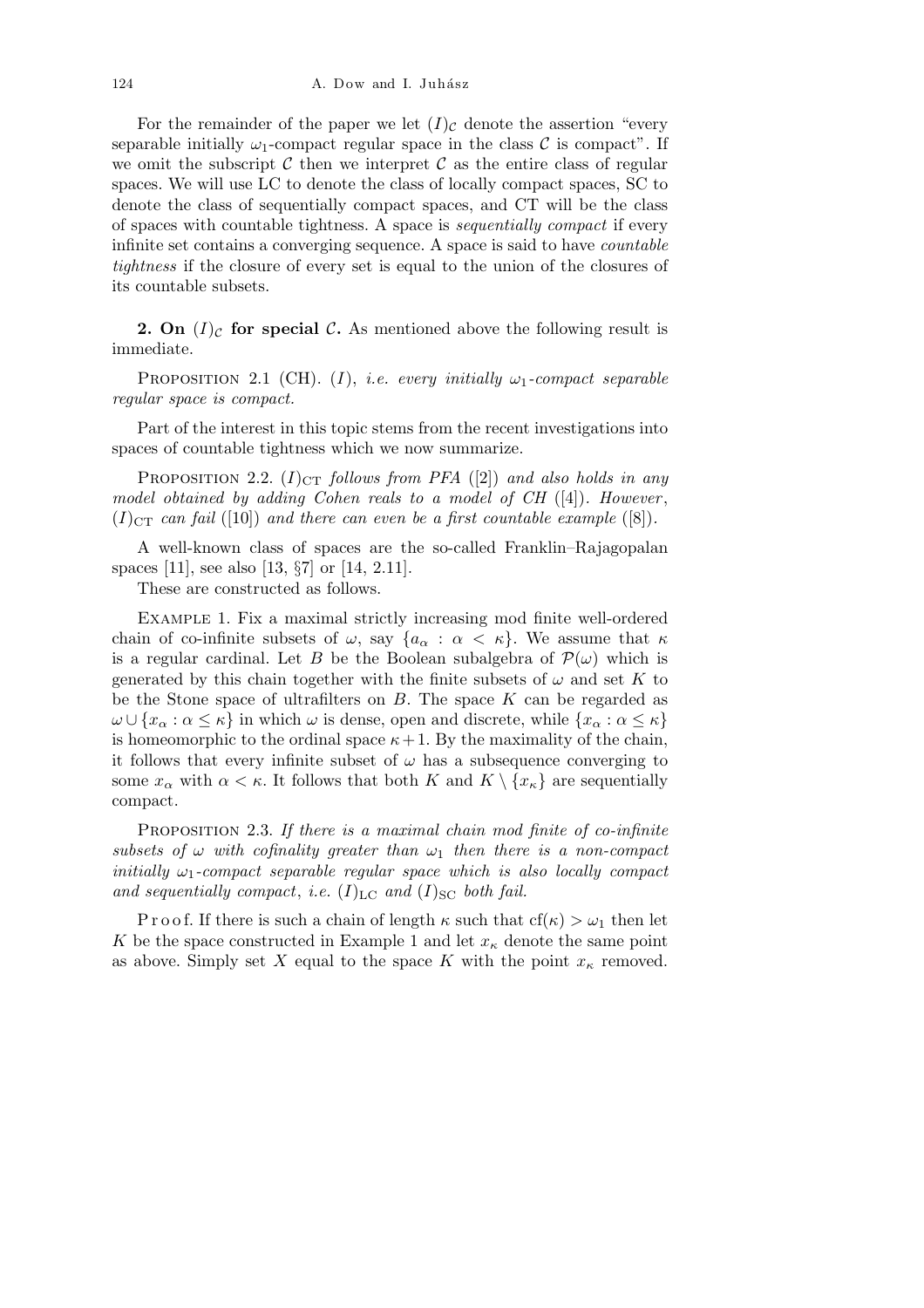To see that *X* is initially  $\omega_1$ -compact we just note that no subset of *X* of cardinality at most  $\omega_1$  converges, in *K*, to  $x_\kappa$ .

Clearly then  $t > \omega_1$ , hence  $MA(\omega_1)$ , implies the failure of  $(I)_{SC}$  and  $(I)_{\text{LC}}$ . It is well known that if Cohen reals are added to a model of CH then there are no such well-ordered mod finite chains. In addition,  $(I)_{SC}$  holds in such models because of the following result which is taken from Theorem 6 of [5].

Proposition 2.4. *If Cohen reals are added to a model of CH then every ω*1*-compact*, *sequentially compact*, *separable regular space is compact. That is*,  $(I)_{SC}$  *holds in all such models.* 

It is considerably easier to get  $(I)_{\text{LC}}$  to fail. First some simple notation.

Analogous to converging *ω*-sequences, we say that, for an infinite cardinal *κ*, a sequence  $\langle x_{\alpha} : \alpha \langle \kappa \rangle$  converges to a point *x* if for each neighbourhood *U* of *x*, there is a  $\beta < \kappa$  such that  $\{x_\alpha : \beta < \alpha < \kappa\} \subset U$ . We say that a point *x* is a  $\kappa$ *-limit* if there is some  $\kappa$  sequence of distinct points which converges to *x*.

If *p* is any point of  $\beta \omega \setminus \omega$  then the space  $\beta \omega \setminus \{p\}$  is an example of a locally compact initially  $\omega_1$ -compact space which is not compact if and only if *p* is not an  $\omega_1$ -limit in  $\beta\omega$ . More generally, if *K* is a separable compact space in which there is a non-isolated point, say  $x$ , which is not an  $\omega$ -limit nor an  $\omega_1$ -limit in *K* then  $X = K \setminus \{x\}$  is also such an example. However, we have the following two results.

Theorem 2.5. *If uncountably many Cohen reals are added* (*to any model of ZFC*) *then every point*  $p \text{ of } \beta\omega \setminus \omega$  *is an*  $\omega_1$ *-limit in*  $\beta\omega$ *.* 

Theorem 2.6. *If any number of Cohen reals are added to a model of CH then*  $(I)_{LC}$  *holds. In fact, for every compact separable space K and point p of*  $K$ ,  $p$  *is an*  $\omega_1$ *-limit in*  $K$  *if and only if*  $p$  *does not have a countable local base.*

For a non-empty set *S*, we let Fn(*S,* 2) denote the usual Cohen poset consisting of finite partial functions from *S* into 2. For an  $Fn(S, 2)$ -name,  $\tau$ , of a subset of  $\omega$ , let the *support* of  $\tau$  be the smallest (countable) subset R of *S* such that for each  $n \in \omega$  and  $p \in \text{Fn}(S, 2)$ ,

$$
p \Vdash n \in \tau \text{ iff } p \upharpoonright R \Vdash n \in \tau.
$$

P roof of Theorem 2.5. We first use the standard factoring lemma of forcing to observe we may assume that we are forcing with the poset  $Fn(\omega_1, 2)$ . Indeed, if *I* is any uncountable index set, then  $Fn(I, 2)$  is isomorphic to  $Fn(I \cup \omega_1, 2)$ . Therefore we first assume that we are forcing with Fn( $I \cup \omega_1, 2$ ). Now if G is any generic filter for Fn( $I \cup \omega_1, 2$ ), we can pass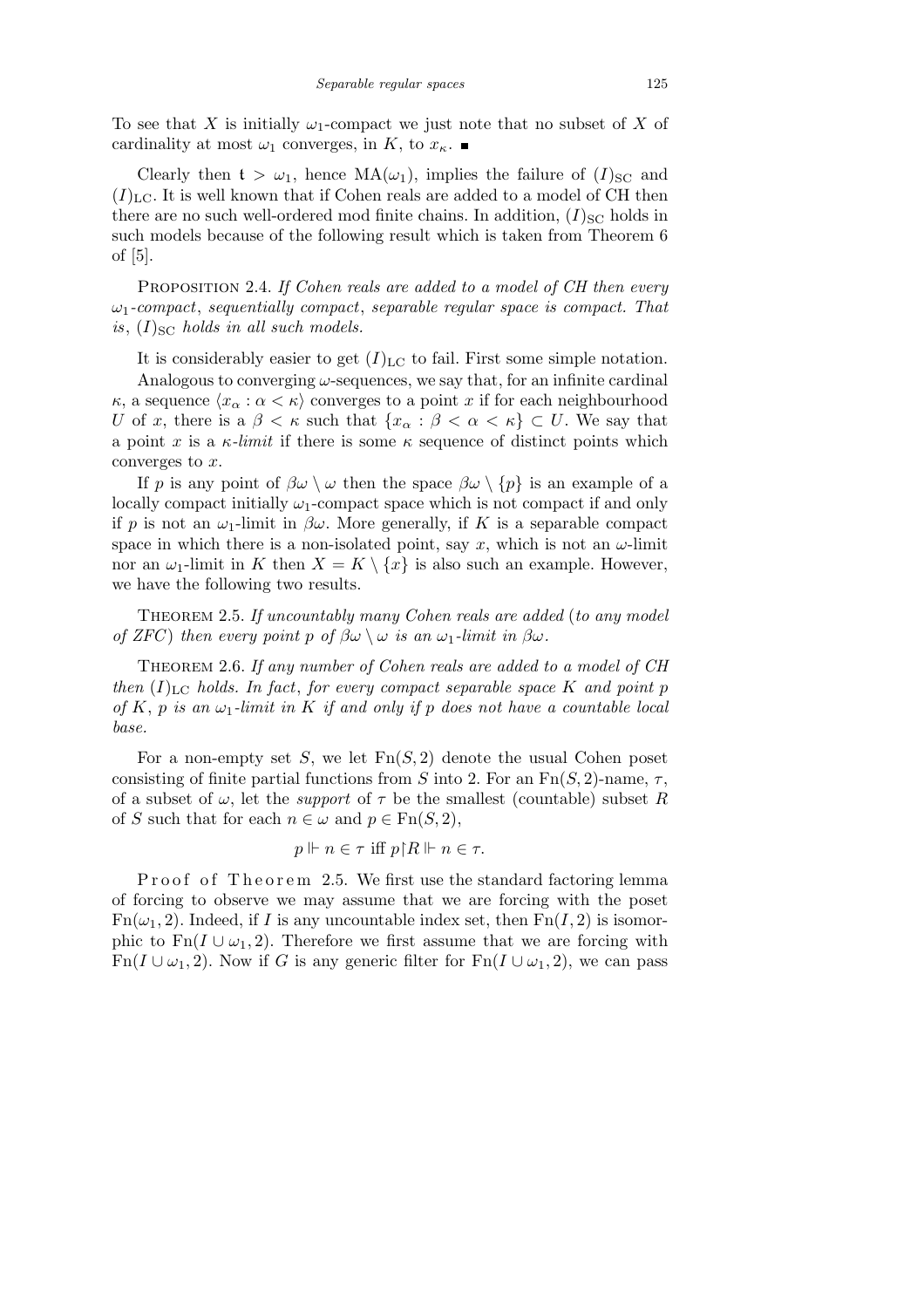to the model  $V[G \cap \text{Fn}(I \setminus \omega_1, 2)]$  and treat this as our ground model. Thus the final model is obtained by forcing over this model with  $Fn(\omega_1, 2)$ .

In the extension, let *p* be an ultrafilter on  $\omega$  and for each  $\alpha < \omega_1$ , let  $F_\alpha$  denote the filter base consisting of all those members *F* of *p* for which there is an  $Fn(\omega_1, 2)$ -name in the ground model with support contained in *α* (such that *F* is equal to the interpretation of the name by the generic filter). It is easily seen that we can, for each  $\alpha < \omega_1$ , choose an ultrafilter  $q_{\alpha} \in \beta \omega \setminus \{p\}$  such that  $F_{\alpha} \subset q_{\alpha}$ . The sequence  $\langle q_{\alpha} : \alpha < \omega_1 \rangle$  converges to *p* since for each  $A \in p$ , there is a *γ* (containing the support of a name for *A*) such that  $A \in q_\alpha$  for all  $\alpha \geq \gamma$ .

Proof of Theorem 2.6. We first establish that it suffices to show the following lemma.

LEMMA 2.7. *V be a model of CH and G be an*  $Fn(\kappa, 2)$ *-generic filter. If*, *in*  $V[G]$ ,  $F$  *is a filter on*  $\omega$  *which is not countably generated then there are filters*  $\mathcal{F}_{\alpha}$  ( $\alpha < \omega_1$ ) *such that every member of*  $\mathcal{F}$  *is a member of all but countably many of the*  $\mathcal{F}_{\alpha}$  *and there is some*  $a \in \mathcal{F}_{\alpha}$  *such that*  $\omega - a \in \mathcal{F}$ *.* 

Indeed, suppose that *X* is a compact space and that  $\omega$  is a dense subset of *X*. Also suppose that *x* in *X* does not have a countable local base. Set *F* to be the filter of all subsets *F* of  $\omega$  such that *x* is not in the closure of  $\omega \backslash F$ , i.e.  $\mathcal F$  is the trace of the neighbourhood filter of  $x$  on  $\omega$ . It should be clear that *F* is not countably generated. Let  $\{\mathcal{F}_{\alpha} : \alpha \in \omega_1\}$  be as above. For each *α*, choose a point  $x_{\alpha}$  in *X* which is in the intersection  $\bigcap \{cl_X(a) : a \in \mathcal{F}_{\alpha}\}\.$ We now verify that the sequence  $\langle x_\alpha : \alpha \in \omega_1 \rangle$  converges to *x*. We prove this by showing that  $x_{\alpha} \in U$  for all but countably many  $\alpha$  (it should be clear that  $x_{\alpha} \neq x$  for each  $\alpha$ ). Of course if  $W \subset U$  is a closed neighbourhood of *x*, then  $a = W \cap \omega$  is a member of *F*. In addition, for each  $\alpha$  such that  $a \in \mathcal{F}_{\alpha}$ , we have  $x_{\alpha} \in \text{cl}_X(a) \subset W$ , hence  $x_{\alpha} \in U$ .

Proof of Lemma 2.7. Let  $\mathcal F$  be an  $Fn(\kappa, 2)$ -name of a filter on  $\omega$ and, with no loss of generality, assume that 1 forces that  $\mathcal F$  has no base of cardinality less than or equal to  $\omega_1$ . Recursively choose  $\omega_2$  names for members of  $\mathcal{F}$  as follows. For each  $\alpha$ , let 1 force that  $\dot{F}_{\alpha} \in \mathcal{F}$  and  $\dot{F}_{\alpha}$  does not contain any member of *F* which has an  $Fn(I_{\alpha}, 2)$ -name, where  $I_{\alpha}$  is a set of size at most  $\aleph_1$  which contains the support of each  $\dot{F}_{\beta}$  for  $\beta < \alpha$ .

Since  $V \models \text{CH}$ , we can assume that the above sequence has been thinned down so that the supports of the  $\dot{F}_{\alpha}$  form a  $\Delta$ -system with root *R* and that all the  $\dot{F}_{\alpha}$  are identical with respect to *R*. Let  $J_{\alpha}$  denote the countable set which is equal to the support of  $\hat{F}_{\alpha}$  with *R* removed. Hence the sets of the family  ${J_\alpha : \alpha < \omega_1}$  are pairwise disjoint. Note that our assumption on the enumeration ensures that  $\dot{F}_{\alpha}$  does not contain any member of  $\mathcal{F}$  whose support is contained in *R*. By passing to the extension obtained by forcing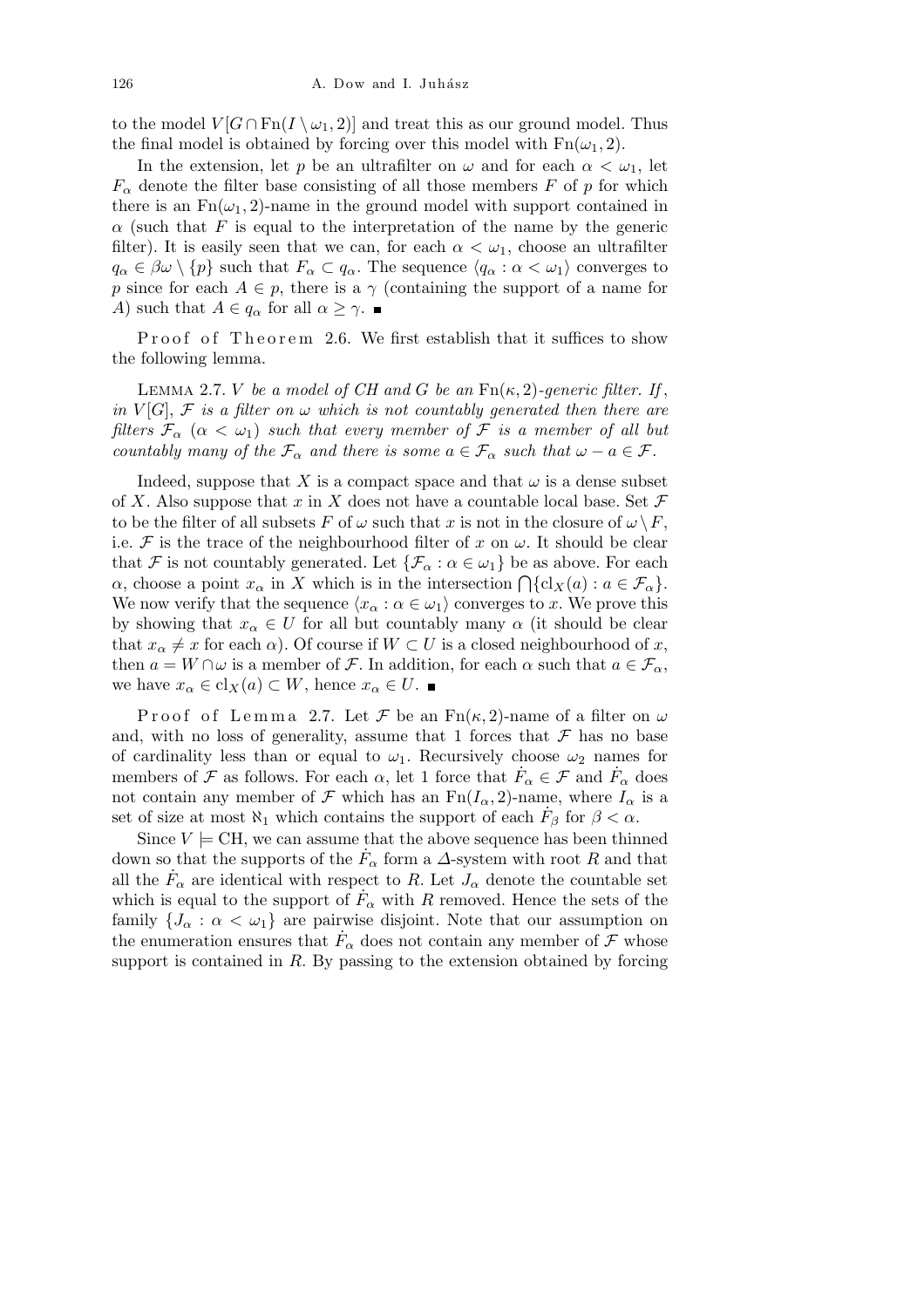with  $\text{Fn}(R, 2)$  we can assume that the support of  $\dot{F}_{\alpha}$  is equal to  $J_{\alpha}$  (hence the supports are pairwise disjoint).

We are ready to define  $\mathcal{F}_{\xi}$  for  $\xi < \omega_1$ .

 $\mathcal{F}_{\xi}$  is generated by those *a* such that either  $\dot{a} = \omega - \dot{F}_{\xi}$  or some condition forces that  $\dot{a} \in \mathcal{F}$  and the support of  $\dot{a}$  is disjoint from  $J_{\xi}$ .

Since the generators of the  $\mathcal{F}_{\xi}$  of the latter kind are members of  $\mathcal{F}_{\xi}$ , they are closed under finite intersections (the support of an intersection is contained in the union of the supports). Therefore to show that  $\mathcal{F}_{\xi}$  has the finite intersection property it suffices to show that  $\dot{a} - \dot{F}_{\xi}$  is not empty for each  $\dot{a} \in \dot{\mathcal{F}}$  such that the support of  $\dot{a}$  is disjoint from  $J_{\xi}$ . Otherwise there is a condition *p* which forces that  $\dot{a}$  is contained in  $F_{\xi}$ . Since these sets have disjoint supports, it follows that  $p$  forces that  $F_{\xi}$  contains the set  ${n : (\exists q < p) \mid q \Vdash n \in \dot{a}}$ . However, this latter set is in the ground model  $V[G \cap \text{Fn}(R, 2)]$  and is a member of *F*. By our assumption,  $1 \Vdash F_{\xi}$  does not contain any member of *F* which is a member of  $V[G \cap \text{Fn}(R, 2)]$ .

**3. More on the failure of** (*I*)**.** This section culminates with the result that (*I*) fails whenever the cofinality of c is greater than  $\omega_1$ . However, we first study some other conditions which imply that  $(I)$  fails and which seem to be of independent interest. When we use the symbol 2*<sup>κ</sup>* we will mean the usual product topological space. In this context we will use  $(2^{\kappa})_0$  to denote all those members of the product which are eventually equal to 0 and the obvious analogue,  $(2^{\kappa})_f$ , for arbitrary  $f \in 2^{\kappa}$ .

The following lemma is our main tool for constructing examples to witness the failure of (*I*).

LEMMA 3.1. *Suppose that*  $cf(\kappa) > \omega_1$  *and that*  $S \in [2^{\kappa}]^{\omega}$  *is such that* 

1*. for all infinite*  $T \subset S$ ,  $cl(T) \cap (2^{\kappa})_0$  *is not empty*, *and* 

2. *S* has a limit point not in  $(2^{\kappa})_0$ .

*Then, for some*  $g \in 2^{\kappa}$ *, the subspace* 

$$
X = (S \setminus \{g\}) \cup (cl(S) \cap (2^{\kappa})_0)
$$

*is a witness to the failure of*  $(I)$ *.* 

P r o o f. We choose  $g \in 2^{\kappa} \setminus (2^{\kappa})_0$  to be any limit of *S* (which exists by 2). It follows that *X* is not compact since it is not closed in 2*<sup>κ</sup>* . Obviously *X* is separable since  $S \setminus \{g\}$  is dense in *X*. By hypothesis 1, every infinite subset of *S* has a limit point in  $X \cap (2^{\kappa})_0$ . Therefore, to show that *X* is initially  $\omega_1$ compact, it suffices to show that  $(2^{\kappa})_0$  is initially  $\omega_1$  compact. This follows immediately from the fact that if  $\overline{A} \subset (2^{\kappa})_0$  has cardinality at most  $\omega_1$ then  $\overline{A} \subset (2^{\kappa})_0$ . Indeed, since  $cf(\kappa) > \omega_1$ , there is a  $\lambda < \kappa$  such that every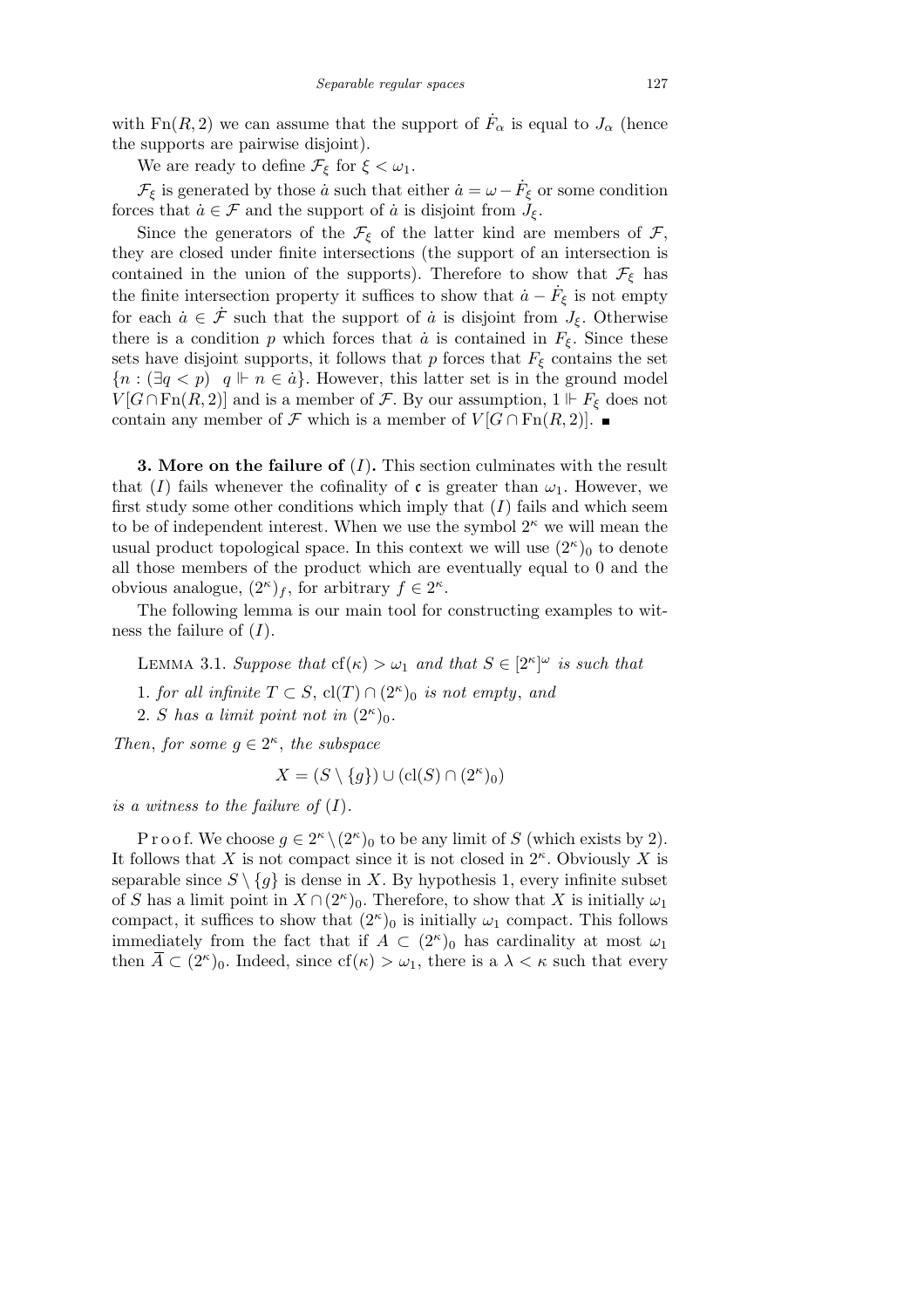member of *A* is constantly 0 on  $[\lambda, \kappa)$ . Therefore *A* is contained in the closed set  $2^{\lambda}$  ×  $\langle 0, 0, 0, \ldots \rangle$ . ■

It is a natural strengthening of the hypotheses of the previous lemma to ask that  $\text{cl}(T) \cap (2^{\kappa})_f \neq \emptyset$  for all infinite  $T \subset S$ , for all  $f \in 2^{\kappa}$ . This is very closely related to the notion of an *independent splitting family* on  $\omega$  (see [12]). As we see by the following definition we also have a very close parallel to the notion of a  $\kappa$ -HFD (see [7, 6.1]).

DEFINITION 3.2. An infinite subset *S* of  $2^k$  is a  $(\kappa, \lambda)$ -HFD if for every infinite  $T \subset S$ , there is set  $J \subset \kappa$  such that  $|\kappa \setminus J| < \lambda$  and  $\{t | J : t \in T\}$  is dense in  $2^J$ .

We will say that *S* is a  $(\kappa, \rightarrow)$ -HFD if for every infinite  $T \subset S$ , there is an  $\alpha < \kappa$  such that  $\{t \mid (\kappa \setminus \alpha) : t \in T\}$  is dense in  $2^{(\kappa \setminus \alpha)}$ . Of course the notion of a  $(\kappa, \kappa)$ -HFD coincides with that of a  $(\kappa, \rightarrow)$ -HFD in the case where  $\kappa$  is regular.

The hypotheses of Lemma 3.1 are easily seen to be fulfilled if *S* is a  $(\kappa, \rightarrow)$ -HFD, hence we have the following result.

COROLLARY 3.3. *The failure of* (*I*) *follows from the existence of*  $a(\kappa, \rightarrow)$ -*HFD for any cardinal*  $\kappa$  *with cofinality greater than*  $\omega_1$ *.* 

The existence of  $(\kappa, \omega_1)$ -HFD's has been established in models obtained by Cohen forcing (see [6]).

Proposition 3.4. *Forcing with* Fn(*κ,* 2) *yields a model in which there is a*  $(\kappa, \omega_1)$ -HFD.

By combining the previous two results we deduce that (*I*) fails in any model in which at least  $\omega_2$  Cohen reals have been added.

COROLLARY 3.5. *Forcing with*  $\text{Fn}(\omega_2, 2)$  *yields a model in which* (*I*) *fails. Therefore the failure of* (*I*) *is consistent with*  $c > \omega_1$  *combined with any other cardinal arithmetic.*

It is also standard to show that Martin's Axiom for countable posets implies that there is a  $(c, \rightarrow)$ -HFD. This will follow from the next result. We would like to relate the existence of a  $(c, \rightarrow)$ -HFD to another less familiar cardinal function on  $\omega$ . A  $\pi$ -base for an ultrafilter on  $\omega$  is a family of infinite subsets of  $\omega$  with the property that every member of the ultrafilter contains one (mod finite). The *π*-*character* of an ultrafilter is the least cardinal of a  $\pi$ -base. It was proven by Balcar and Simon [1] that the minimum possible *π*-character of a free ultrafilter on *ω* is equal to the *reaping number* r. A family  $A \subset [\omega]^{\omega}$  is *reaped* by  $b \in [\omega]^{\omega}$  if  $a \setminus b$  and  $a \cap b$  are infinite for all  $a \in \mathcal{A}$ . Then **r** is the least cardinal of a family that cannot be reaped. It is routine to check that Martin's Axiom for countable posets implies that  $\mathfrak{r}$  is equal to c.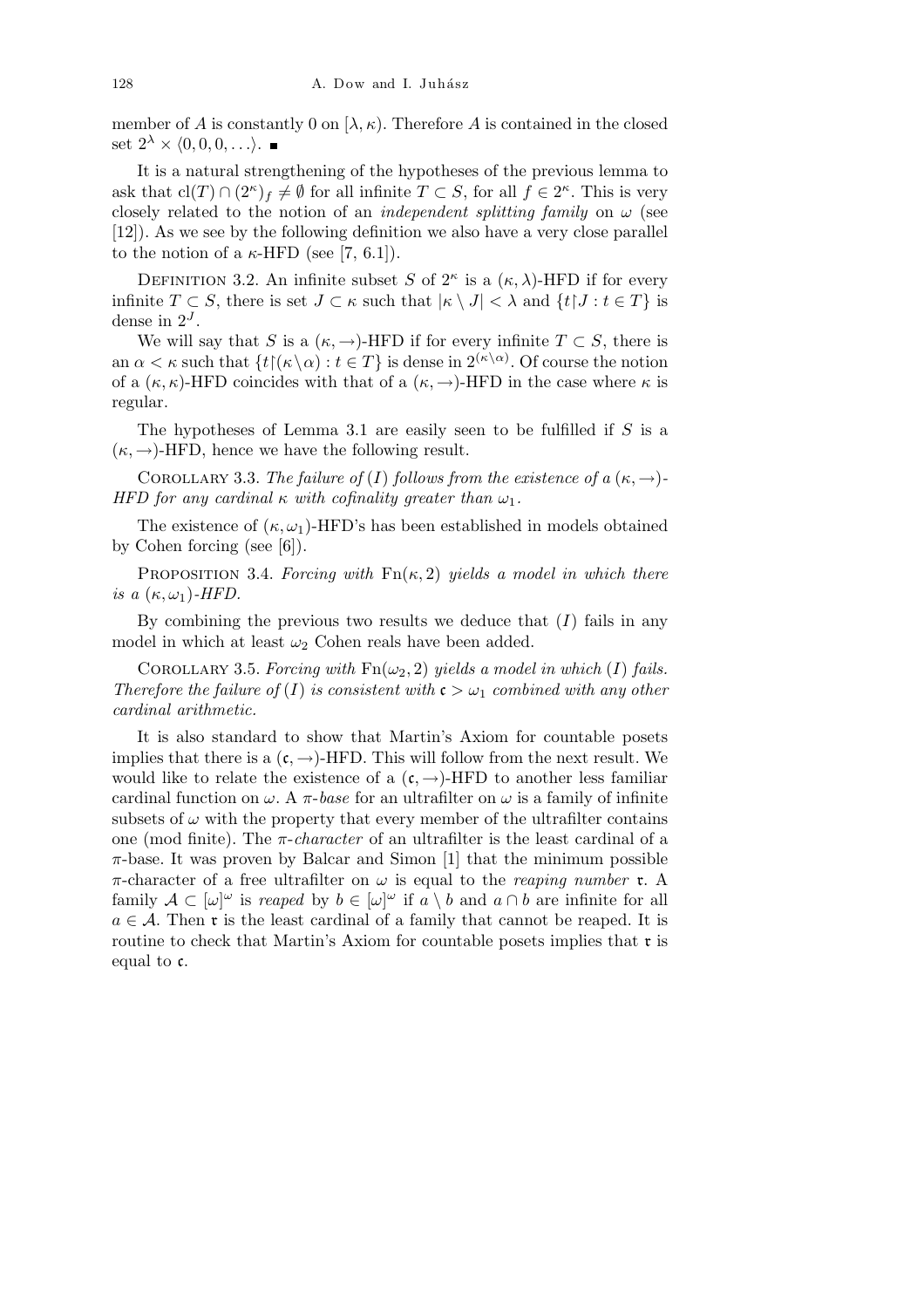PROPOSITION 3.6. *The existence of a*  $(c, \rightarrow)$ *-HFD follows from*  $\mathfrak{r} = c$ *.* 

Proof. Let  ${T_\alpha : \alpha \in \mathfrak{c}}$  enumerate the infinite subsets of  $\omega$ . We inductively choose a family  ${A_{\alpha} : \alpha \in \mathfrak{c}}$  of subsets of  $\omega$ . We will set  $S = \{s_n : n \in \omega\} \subset 2^c$  where  $s_n(\alpha) = 1$  if and only if  $n \in A_\alpha$ . In order to ensure that *S* is a  $(c, \rightarrow)$ -HFD we will ensure that, for each  $\alpha < c$ , the family  ${A_\beta \cap T_\alpha : \alpha < \beta < \mathfrak{c}}$  is an independent family in  $\mathcal{P}(T_\alpha)$ . This is easily done. Let  $\mathcal{B}_{\alpha}$  be the Boolean subalgebra of  $\mathcal{P}(\omega)$  which is generated by  ${T_\gamma : \gamma < \alpha}$  together with  ${A_\gamma : \gamma < \alpha}$ . Since  $|\mathcal{B}_\alpha| < \mathfrak{r}$ , there is a set *A*<sup>α</sup> such that  $b \cap A_\alpha$  and  $b \setminus A_\alpha$  are infinite for each infinite  $b \in \mathcal{B}_\alpha$ . It follows easily by induction that *S* is a  $(c, \rightarrow)$ -HFD.

QUESTION 1. Is there a  $(\mathfrak{c}, \rightarrow)$ -HFD? Is there a  $(\kappa, \rightarrow)$ -HFD for some  $\kappa$ ?

Of course the existence of a  $(\kappa, \rightarrow)$ -HFD with  $cf(\kappa) > \omega_1$  is much stronger than the hypothesis of Lemma 3.1 and therefore of the failure of  $(I)$ . We established that the failure of  $(I)$  followed from the existence of an ultrafilter with  $\pi$ -character equal to c together with the assumption that cf(c)  $> \omega_1$ (recall that  $\mathfrak{r} = \mathfrak{c}$ , the hypothesis of Lemma 3.6, is the assertion that all free ultrafilters on  $\omega$  have  $\pi$ -character equal to c). Let us also note that such an ultrafilter was shown to exist if  $\mathfrak{c} > \omega_1$  is regular by Bell and Kunen [3]. (In fact, they showed that there is an ultrafilter of  $\pi$ -character  $\geq$  cf(c).) Our result, however, follows from the following stronger result of S. Shelah. This result is included with Shelah's permission and was proven by him in the course of discussions with one of the authors about the results of this paper and will not be published elsewhere. The result can equally well be stated in terms of infinite subsets of  $\omega$  or in the terms of Lemma 3.1.

THEOREM 3.7 (S. Shelah). *There is a set*  $S \in [2^c]^{\omega}$  *such that* 

- 1*. for all infinite*  $T \subset S$ ,  $cl(T) \cap (2^c)$  *is not empty, and*
- 2*. the constant function* 1 *is a limit point of S.*

Proof. As in Lemma 3.6, it is equivalent to find a special family of subsets of *ω*.

Indeed, we shall construct a centred family  ${A_\alpha : \alpha \in \mathfrak{c}}$  such that for each infinite  $T \subset \omega$ , there is a  $\gamma \in \mathfrak{c}$  such that  $\{T \cap (\omega \setminus A_{\alpha}) : \alpha \in \mathfrak{c} \setminus \gamma\}$  is also centred.

Having done so, we set  $S = \{s_n : n \in \omega\}$  with  $s_n(\alpha) = 1$  if and only if  $n \in A_\alpha$ . We check that properties 1 and 2 of Lemma 3.1 hold. Since the family of  $A_{\alpha}$ 's is centred, it follows that the constant sequence  $\vec{1} \in 2^c$  is a limit point of *S*. Similarly, for each infinite  $\widetilde{T} \subset S$ , set  $\widetilde{T} = \{n : s_n \in \widetilde{T}\}.$ Let  $\gamma$  be such that  $\{T \setminus A_\alpha : \alpha \in \mathfrak{c} \setminus \gamma\}$  is centred. It follows then that  ${cl}({s_n : n \in T \setminus A_\alpha}) : \gamma < \alpha < \mathfrak{c}$  is not empty, so fix any  $g \in 2^{\mathfrak{c}}$  in this intersection. For each  $\alpha \geq \gamma$ , *g* is a limit of  $\{s_n : n \notin A_\alpha\}$ , hence  $g(\alpha) = 0$ . Therefore  $g \in (2^c)_0$ .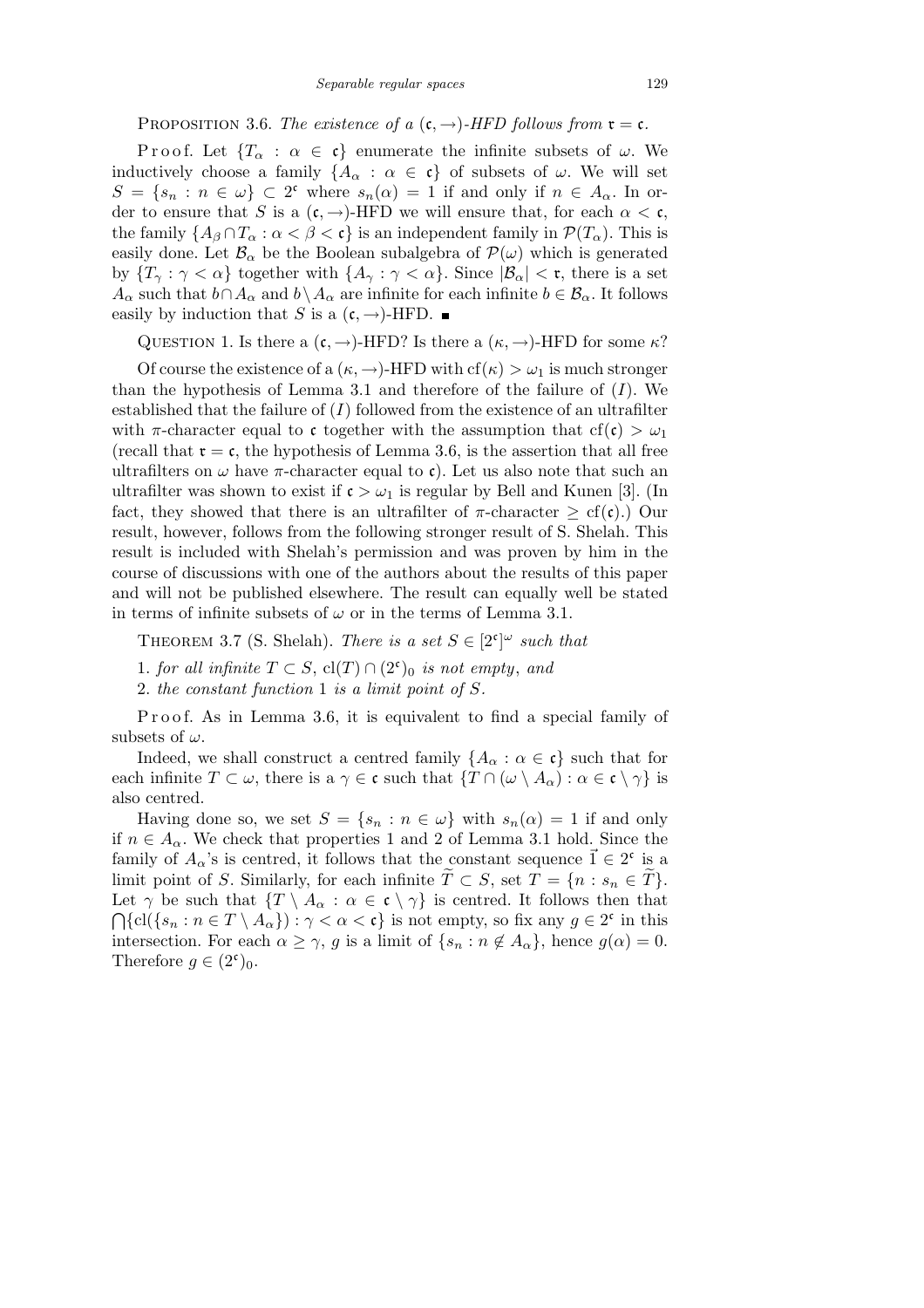We construct the family  ${A_\alpha : \alpha \in \mathfrak{c}}$  by induction on  $\alpha$  with the aid of Kunen's  $c \times c$ -independent matrix ([9]) (similar to, but easier than, Bell and Kunen's [3] construction of an ultrafilter of  $\pi$ -character  $\geq$  cf(c)). A family  ${a(\alpha, \gamma) : \alpha \in R, \gamma \in \mathfrak{c}}$  is said to be an  $R \times \mathfrak{c}\text{-}independent matrix}$  if for each  $\alpha \in R$  and  $\beta, \gamma \in \mathfrak{c}, a(\alpha, \gamma) \cap a(\alpha, \beta)$  is finite while for each finite  $H \subset R$ and each function  $\varphi \in \mathfrak{c}^H$ ,  $\bigcap \{a(\alpha, \varphi(\alpha)) : \alpha \in H\}$  is infinite. Kunen proved in [9] that there is a  $\mathfrak{c} \times \mathfrak{c}$ -independent matrix; let  $\{a(\alpha,\beta) : \alpha,\beta \in \mathfrak{c}\}\)$ such a matrix.

Fix an enumeration,  ${T_\beta : \beta < \mathfrak{c}}$ , of  $[\omega]^\omega$ . Suppose that  $\alpha < \mathfrak{c}$  and we have chosen  $\varrho_{\beta} \in \mathfrak{c}$  for each  $\beta < \alpha$  and set  $A_{\beta} = a(\beta, \varrho_{\beta})$  so that  ${T_{\xi} \cap (\omega \setminus A_{\beta}) : \beta \in \alpha \setminus \xi}$  is centred for each  $\xi < \alpha$ . Note that  ${A_{\beta} : \beta < \alpha}$ is centred because the matrix is independent.

For each  $\xi \leq \alpha$  and for each  $H \in [\alpha \setminus \xi]^{<\omega}$ , choose  $g(\xi, H) \in \mathfrak{c}$  so that, if possible,  $\sim$ 

$$
T_{\xi} \cap \bigcap_{\zeta \in H} (\omega \setminus A_{\zeta}) \subset a(\alpha, g(\xi, H)) \ .
$$

Let  $\varrho_{\alpha}$  be any member of **c** which is not equal to  $g(\xi, H)$  for any  $\xi \leq \alpha$  and *H*  $\in$  [ $\alpha \setminus \xi$ ]<sup>< $\omega$ </sup>. We finish by verifying that, for each  $\xi \leq \alpha$ , { $T_{\xi}$ } ∪ { $\omega \setminus A_{\beta}$  :  $\xi \leq \beta \leq \alpha$ } is centred mod finite. If it were not, then there would be some finite  $H \subset (\alpha \setminus \xi)$  such that  $T_{\xi} \cap \bigcap_{\zeta \in H} (\omega \setminus A_{\zeta})$  is disjoint (mod finite) from  $\omega \setminus A_\alpha$ . Of course this means that  $a(\alpha, \varrho_\alpha)$  contains mod finite this intersection. However, this contradicts the fact that  $a(\alpha, g(\xi, H))$  is almost disjoint from  $a(\alpha, \varrho_\alpha)$  since, by induction,  $T_\xi \cap \bigcap_{\zeta \in H} (\omega \setminus A_\zeta)$  is infinite.

As indicated, this section culminates with the following quite satisfactory result.

COROLLARY 3.8. If **c** has cofinality greater than  $\omega_1$ , then (I) fails.

**4.** (*I*) **does not imply CH.** In the previous section we established that (*I*) implies that c has cofinality  $\omega_1$ , and, by Corollary 3.5, (*I*) can fail even if  $cf(c)$  is  $\omega_1$ . We now establish that there is a model of the failure of CH in which (*I*) holds.

THEOREM 4.1. It is consistent with the negation of CH that every sepa*rable initially*  $\omega_1$ -compact regular space is compact.

P r o o f. Consider the Bell–Kunen model constructed in [3]. In this model of the failure of CH, the following property holds (which implies that every ultrafilter on  $\omega$  has  $\pi$ -character equal to  $\omega_1$ ):

For each filter *F* on  $\omega$ , there is a family  $\{a_{\alpha} : \alpha < \omega_1\}$  of infinite subsets of  $\omega$  such that for each  $A \in F$ , there is a  $\beta < \omega_1$  such that  $a_\alpha \setminus A$  is finite for each  $\alpha > \beta$ .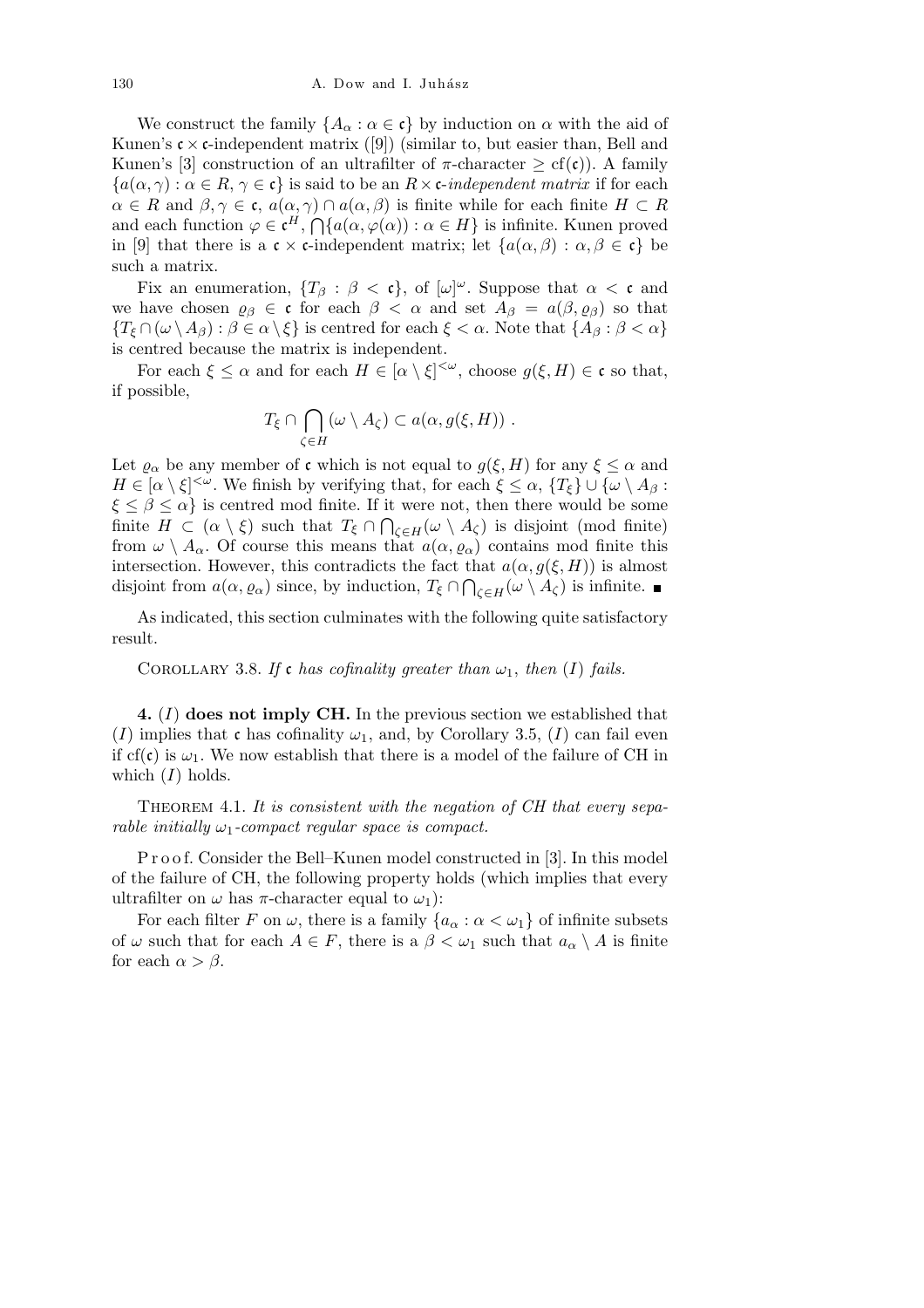The model is constructed by iteratively constructing models  $M_{\alpha}$  ( $\alpha$  < *ω*<sub>1</sub>) of Martin's Axiom in which  $M_α$   $\models$  *c* =  $ω_{α+1}$ . The final model *M* is the union of these inner models. If *F* is a filter in the final model, then  $F \cap M_{\alpha}$ will be "diagonalized" by some  $a_{\alpha}$  in the model  $M_{\alpha+1}$ , i.e.  $a_{\alpha} \setminus A$  is finite for each  $A \in F \cap M_\alpha$ . If *A* is any member of *F*, then *A* will appear in some model  $M_\beta$  and  $a_\alpha$  will be almost contained in *A* for all  $\alpha > \beta$ .

Now suppose that *X* is an initially  $\omega_1$ -compact regular space which has  $\omega$  as a dense subset. If *X* is not compact, then let *W* be any open cover which has no finite subcover. Since *X* is regular we may assume that no finite subcollection of  $W$  has dense union. Let  $F$  be the following filter base on *ω*: n

$$
\Big\{\omega\setminus \bigcup \mathcal{W}': \mathcal{W}'\in [\mathcal{W}]^{<\omega}\Big\}.
$$

Let  ${a_{\alpha} : \alpha < \omega_1}$  be the above mentioned converging  $\pi$ -base family for *F*. For each  $\alpha < \omega_1$ , there is an  $x_\alpha \in X$  such that  $x_\alpha$  is a limit point of  $a_\alpha$ since *X* is countably compact. But now, we fix  $x \in X$  and we show that *x* is not a complete accumulation point of  $\{x_\alpha : \alpha < \omega_1\}$ . Let  $W \in \mathcal{W}$  be a neighbourhood of *x* and set  $A = \omega \setminus W$ . By the choice of the  $a_{\alpha}$ 's, there is  $a \beta < \omega_1$  such that  $x_\alpha \in \overline{A}$  for all  $\alpha \geq \beta$ . Therefore  $W \cap \{x_\gamma : \gamma \in \omega_1\} \subset$ *{x<sup>γ</sup>* : *γ < β}*.

## **References**

- [1] B. Balcar and P. Simon, *On minimal* π-character of points in extremally discon*nected compact spaces*, Topology Appl. 41 (1991), 133–145.
- [2] Z. Balogh, A. Dow, D. Fremlin, and P. Nyikos, *Countable tightness and proper forcing*, Bull. Amer. Math. Soc. 19 (1988), 295–298.
- [3] M. Bell and K. Kunen. On the π-character of ultrafilters, C. R. Math. Rep. Acad. Sci. Canada 3 (1981), 351–356.
- [4] A. Dow, *Compact spaces of countable tightness in the Cohen model*, in: J. Steprāns and S. Watson (eds.), Set Theory and its Applications, Lecture Notes in Math. 1401, Springer, 1989, 55–67.
- [5] A. Dow, I. Juhász, L. Soukoup and Z. Szentmiklossy, More on sequentially *compact implying pseudoradial*, Topology Appl. 73 (1996), 191–195.
- [6] A. Hajnal and I. Juhász, *On hereditarily*  $\alpha$ -*Lindelof and*  $\alpha$ -separable spaces, *II*, Fund. Math. 81 (1974), 147–158.
- [7] I. Juhász, *Cardinal functions II*, in: K. Kunen and J. E. Vaughan (eds.), Handbook of Set-Theoretic Topology, North-Holland, 1984, 63–109.
- [8] P. K os zmider, *Splitting ultrafilters of the thin-very tall algebra and initially*  $ω<sub>1</sub>$ *compactness*, preprint.
- [9] K. Kunen, *Weak P-points in*  $N^*$ , in: Colloq. Math. Soc. János Bolyai, 23, North-Holland, 1980, 741–749.
- [10] M. R a b u s, *An ω*2*-minimal Boolean algebra*, Trans. Amer. Math. Soc. 348 (1996), 3235–3244.